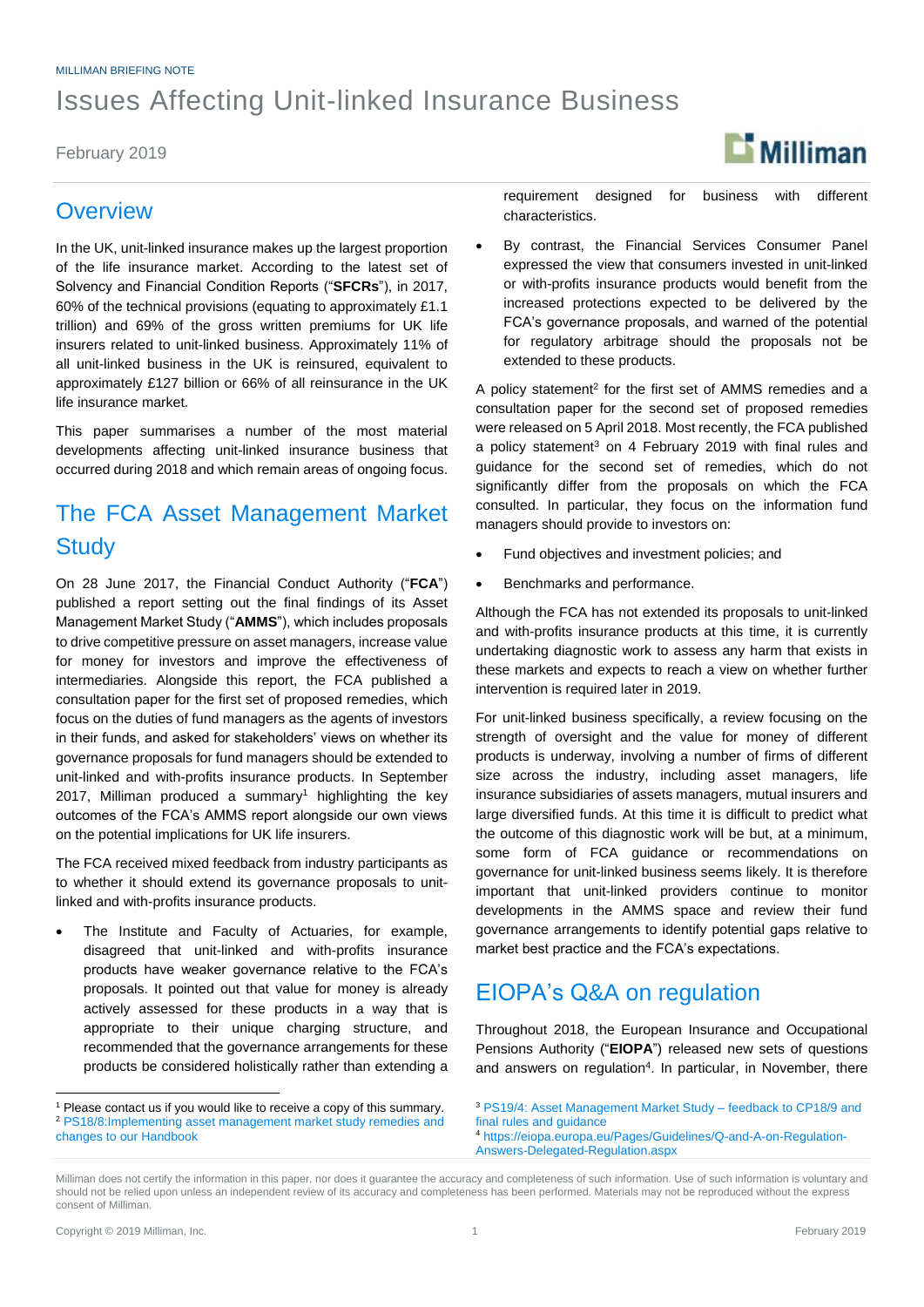were two questions that EIOPA answered which shed light on the treatment of expenses within the Mass Lapse and Operational Risk modules of the Standard Formula SCR calculation.

#### **THE TREATMENT OF EXPENSES IN THE MASS LAPSE STRESS**

Question 1678 asked: "*When calculating the capital requirement for Mass Lapse risk should the per-policy expenses remain unchanged, resulting in the overall expenses falling proportionally*?" Until now, insurers may have been of the view that per policy expenses could be assumed to remain unchanged following the Mass Lapse stress, and external auditors may have advocated this view. However, EIOPA's response to this question clarified that it would expect insurers to consider whether it is realistic to assume that their expenses would reduce proportionally following a Mass Lapse event or if it is more appropriate to assume some level of increase in per policy expenses.

There is arguably some contradiction or inconsistency in EIOPA's response versus aspects of the Level 1 Directive and Level 2 Delegated Regulation, which has led to a degree of uncertainty amongst insurers and the need for careful interpretation. For example:

- Some firms interpret the market consistency construct of the Pillar 1 requirements as meaning that own company expenses are not directly relevant in both the calculation of the technical provisions and the SCR; and
- The idea of a per policy expense is really just a construct for expense allocation and there is no default position that a company will model its expenses globally using an underlying per policy cost allowance. The thrust of EIOPA's statement is more about the nature of expenses at an aggregate level, i.e. the divide between variable and fixed. We have also seen insurers put in place prior Boardapproved management action plans to specify the downwards management of aggregate costs following a Mass Lapse event.

**THE TREATMENT OF COMMISSION IN THE OPERATIONAL RISK MODULE**

Question 1729 asked for clarification as to whether fund-related commission to distributors should be included or excluded in the calculation of the capital requirement for Operational Risk. EIOPA's response was that commission to the salesforce should be included. This guidance will be of interest to companies that have excluded fund-related commission from the expenses up until now and may therefore need to recalibrate their Operational Risk capital calculations.

However, the recitals to the Delegated Regulation conflict with this response in suggesting that all forms of commission are acquisition costs and therefore not in scope of the Operational Risk SCR calculation<sup>5</sup>. We have also seen some insurers make the argument that EIOPA's Q&A specifically refers to own agents' commission and they have interpreted this as excluding IFA remuneration, for example.

### Solvency II unit matching

In July 2018, Milliman and P Turnbull Financial Management published a white paper on the benefits of Solvency II unit matching<sup>6</sup> which, at a high level, is the process of only holding units to cover the unit-linked part of the technical provisions (plus an appropriate 'buffer').

Unit matching is not a new idea. In 2015, Milliman published an initial paper on unit matching; however, since that time, insurers have started to look for ways to optimise their capital positions under Solvency II and we increasingly see firms considering one-off changes and longer-term strategies to optimise their balance sheets – one such strategy being unit matching.

Now that the first firms have implemented unit matching, the purpose of our latest paper is to expand on how it can allow insurers with significant blocks of unit-linked business to dramatically increase their liquidity and reduce market risk. When implemented correctly, unit matching can be beneficial to shareholders without any disadvantage to policyholders and, from the experience of UK firms that have already implemented or are in the process of implementing this strategy, neither the practical implementation nor regulatory engagement should typically be barriers to realising the associated benefits.

# Issues relating to transfers of unitlinked business

Milliman principals have acted as the Independent Expert for numerous Part VII transfers of insurance business over the last few years, many of which have involved transfers of blocks of unit-linked business. Through this experience, we have encountered a number of issues and challenges that are worth a specific mention.

#### **SPLITTING UNIT-LINKED FUNDS**

Where unit-linked funds are shared between transferring and non-transferring policies, the approach to splitting these funds needs to be carefully considered in order to ensure that there is no material adverse effect on policyholders. In particular:

#### <sup>5</sup> See recital 67 of th[e Delegated Regulation](https://eur-lex.europa.eu/legal-content/EN/TXT/PDF/?uri=CELEX:32015R0035&from=EN)

<sup>6</sup> [Milliman research report: The benefits of Solvency II unit matching](http://uk.milliman.com/insight/2018/The-benefits-of-Solvency-II-unit-matching/)

-

Milliman does not certify the information in this paper, nor does it guarantee the accuracy and completeness of such information. Use of such information is voluntary and should not be relied upon unless an independent review of its accuracy and completeness has been performed. Materials may not be reproduced without the express consent of Milliman.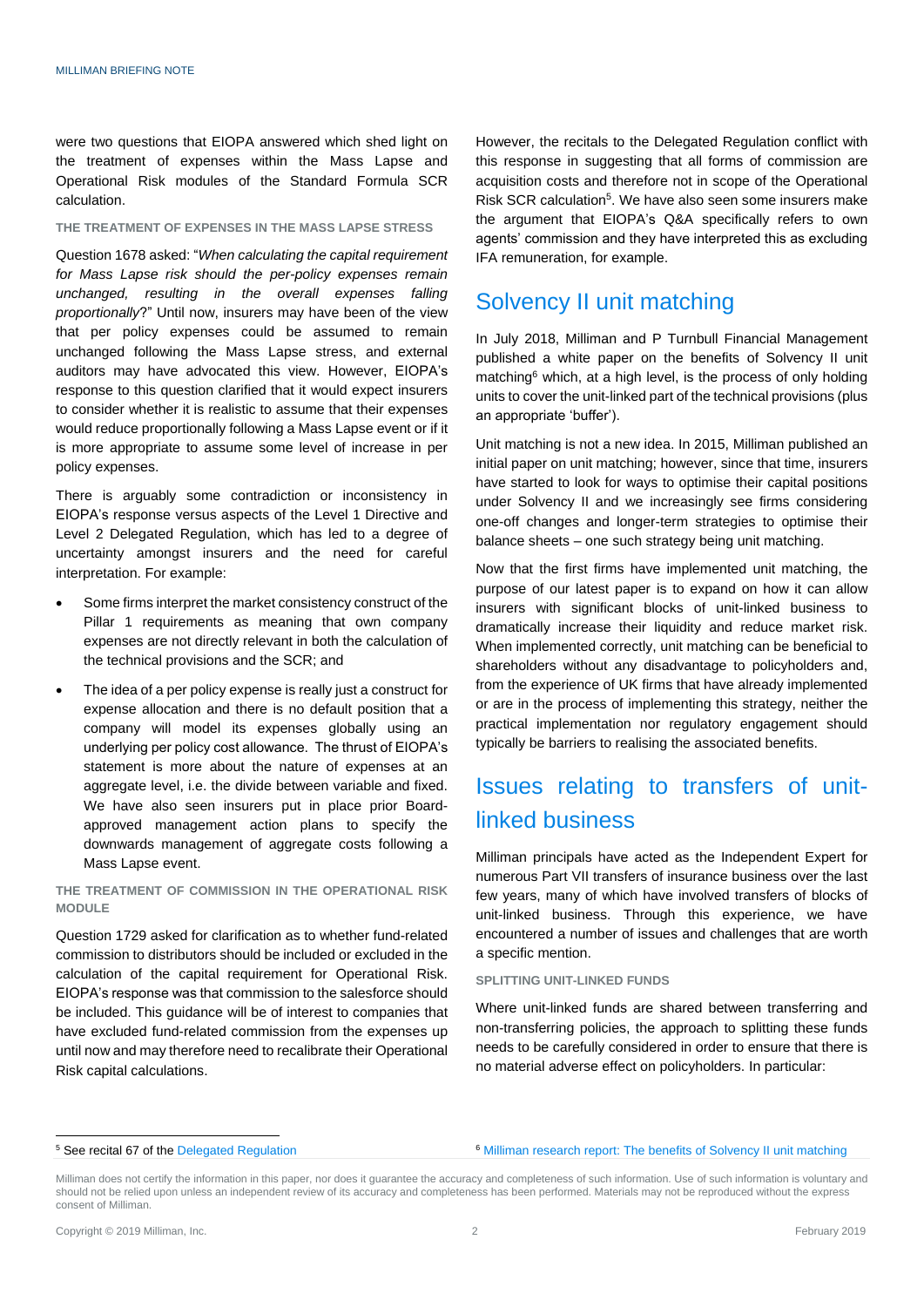- Depending on whether the combined unit-linked fund and the transferring and non-transferring components are expanding or contracting, splitting the fund could result in a change in the pricing basis (from a higher 'offer' basis to a lower 'bid' basis or vice versa), which in turn could affect the value of the underlying unit-linked policies.
- The majority of unit-linked funds should be straightforward to apportion between transferring and non-transferring policies due to the divisibility of the underlying assets. This may not be the case for property funds, however, which (in the absence of a structure that would allow the notional unitisation of directly held properties) may need to be split by allocating individual property assets either wholly to transferring policies or wholly to non-transferring policies. In such cases, it will not be possible to create two new funds with risk and return profiles that are identical to that of the original fund. Furthermore, the difficulty of constructing objective valuations for property assets may present a material risk of mis-valuation in respect of any particular property and hence a risk of an adverse effect on the policies concerned.

#### **OPERATIONAL CHANGES**

The transferring policies may experience changes to their dealing cycles, i.e. latest times for which transactions can be processed using a given day's prices, as a result of differences between the systems and/or operations of the transferor and transferee. Factors which are important to consider when assessing the impact of these changes on transferring policyholders include:

- The degree to which the dealing cycles have changed;
- Whether the policyholders typically make manual transactions (and therefore are likely to be affected by a delay in processing the transactions); and
- Whether the funds use forward pricing or historical pricing (and therefore the extent to which investors are likely to have decided to transact based on a specific price).

Similarly, the transfer may give rise to changes to the calculation of unit prices and the application of charges, in which case it is important to consider whether any resulting price differences will be systematic in nature or have a material adverse effect on the transferring policyholders' benefits.

#### **REINSURED FUNDS**

 $\overline{a}$ 

In cases where reinsurance arrangements will allow the transferring policies to remain invested in funds offered by the transferor after the transfer, it is necessary to consider the impact this will have on the protection afforded to policyholders under the Financial Services and Compensation Scheme ("**FSCS**").

FSCS protection only covers the default of the primary insurer (which will be the transferee after the transfer). Therefore, if the transferring policies are still ultimately invested in the transferor's funds after the transfer, the transferring policyholders will not be eligible for FSCS compensation should the transferor default. In order to ensure that the transferring policyholders are not adversely affected by the transfer, the transferee may be expected to provide the same level of protection that the policies would have otherwise received from FSCS had the transfer not occurred.

#### **MUTUAL FUNDS**

We have also seen instances where the transferee has wished to keep the transferring policies invested in funds offered by the transferor, rather than having to establish its own equivalent funds, whilst avoiding a reinsurance arrangement due to the capital associated with the counterparty default risk between the transferor and transferee. Therefore, the transferor has restructured the unit-linked funds that the transferring policies are invested in into equivalent mutual funds<sup>7</sup> that are offered by fund managers within the transferor's group.

Restructuring unit-linked funds can lead to additional issues that need to be considered. Even if these activities are not strictly part of the transfer of business, the fact that they are occurring to facilitate the transfer means that they need to be considered by the Independent Expert in order to ensure that there is no material impact on either the non-transferring or transferring policyholders. In particular:

- Mutual funds typically have additional fees, for example trustee or depositary fees and audit fees, in comparison to unit-linked funds offered by life companies. In this case the transferee may be expected to neutralise any additional fees for the transferring policyholders. In addition, if the nontransferring policyholders are also affected by the restructuring, the transferor may also be expected to neutralise any additional fees that the non-transferring policyholders would otherwise have been charged.
- There are some differences between unit-linked funds offered by life companies and mutual funds in terms of asset security. For example, mutual funds are ring-fenced so that all investments are kept separate from the assets of the company that manages the fund. The fund manager must appoint a depositary (or a trustee if the non-life fund is an authorised unit trust) who will be independent from the fund

value (i.e. the total value of the securities in the fund divided by the total shares outstanding).

 $7$  A mutual fund is a professionally managed investment fund that pools money from many investors to purchase securities. Units, or shares, in mutual funds can be purchased or redeemed at the current net asset

Milliman does not certify the information in this paper, nor does it guarantee the accuracy and completeness of such information. Use of such information is voluntary and should not be relied upon unless an independent review of its accuracy and completeness has been performed. Materials may not be reproduced without the express consent of Milliman.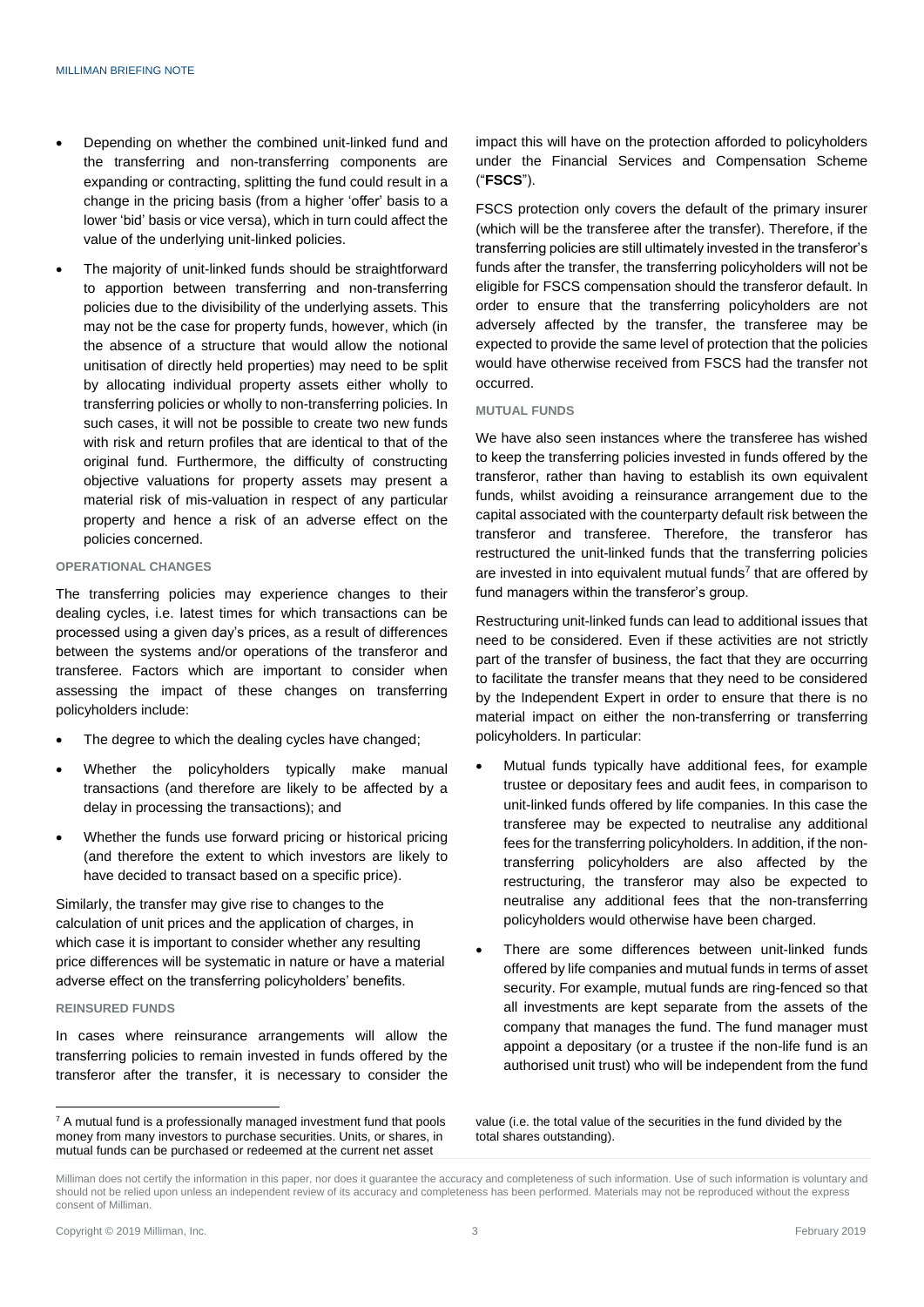manager and have a duty to safeguard the assets and oversee the fund manager in key areas such as unit pricing, dealing, portfolio valuation and in the adherence to investment and borrowing power restrictions. In addition, it is common for the fund manager to appoint a custodian (which is an independent company) for the mutual fund who will hold the assets for safekeeping and be responsible for executing trades and settlements. Overall, policyholders can benefit from increased protection from being moved to mutual funds. However, this will also impact the policyholders' eligibility for FSCS protection if the fund manager defaults.

- In some circumstances, the tax treatment of the mutual funds may differ from that of the unit-linked funds that the policyholders are currently invested in. Even if there are no changes under current tax rules, the relevant tax rules could change in the future.
- When moving policyholders' investments to mutual funds, it is important to ensure that the investment performance that the policyholders will experience is unlikely to be affected. In order to establish whether there could be an adverse effect on policyholders, it is important to compare historical performance and consider whether estimated tracking error (if applicable) is expected to be similar. In addition, it is important to note whether the same portfolio management teams will run the funds, and whether the funds will have the same investment objectives and benchmarks (where appropriate).

# The FCA's Retirement Outcomes Review and its impact on unit-linked firms

#### **BACKGROUND**

In June 2016, the FCA launched its Retirement Outcome Review ("**ROR**"), which was designed to evaluate the market for retirement income products purchased with defined contribution pension pots. On 28 June 2018, the FCA issued a final report setting out its findings from the ROR along with a consultation paper with a proposed first package of remedies.

Milliman produced a summary of the consultation paper along with our views on the FCA's proposals in July 2018<sup>8</sup>.

The consultation period ended on 6 September 2018 and, based on the feedback it received, on 28 January 2019, the FCA published:

- A policy statement setting out final guidance and changes to the Conduct of Business Sourcebook ("**COBS**") rules for its first package of remedies<sup>9</sup>; and
- A second consultation paper to consult on other proposals that the FCA raised for discussion in its initial consultation paper<sup>10</sup>, including proposed new rules on 'investment pathways'<sup>11</sup>.

#### **THE FCA'S FIRST PACKAGE OF REMEDIES**

Of most interest to unit-linked providers are the FCA's concerns about the lack of competition and innovation in the drawdown market. The FCA has stated that the charging structure for drawdowns is complicated and does not allow consumers to easily compare products.

As part of its first package of remedies, the FCA has therefore introduced changes to address this issue. In particular, for consumers who are entering drawdown, the FCA has amended the Key Features Illustration ("**KFI"**) requirements as follows:

- Including a 'front page summary' of key information;
- Including a first year single charge figure (expressed as a cash amount);
- Including the impact of inflation in all figures presented; and
- Providing a KFI to consumers who are either using an existing contract to move funds into drawdown or taking an income for the first time.

For customers who have drawdown products, the FCA has altered the requirements for annual statements so that they include wording that encourages customers to review their pension decisions and investments, and consider the option of taking regulated advice or seeking guidance. In addition, annual statements must now be provided to consumers who have not yet taken an income.

#### **THE FCA'S SECOND PACKAGE OF REMEDIES**

In its latest consultation paper on the ROR, the FCA is consulting on proposals covering the discussion questions it raised in its initial consultation paper. These all have implications for unit-

 $\overline{a}$ 

[pathways and other proposed changes to](https://www.fca.org.uk/publications/consultation-papers/cp19-5-retirement-outcomes-review) [our rules and guidance](https://www.fca.org.uk/publications/consultation-papers/cp19-5-retirement-outcomes-review) <sup>11</sup> Investment pathways are ready-made investment solutions, with carefully designed choice options, to help consumers choose investments that broadly meet their objectives.

<sup>8</sup> [Retirement Outcomes Review: The release of FCA Consultation](http://www.milliman.com/insight/2018/Retirement-Outcomes-Review-The-release-of-FCA-Consultation-Paper-CP-18/17/) 

[Paper CP 18/17](http://www.milliman.com/insight/2018/Retirement-Outcomes-Review-The-release-of-FCA-Consultation-Paper-CP-18/17/)

<sup>9</sup> [PS19/1: Retirement Outcomes Review: feedback on](https://www.fca.org.uk/publications/policy-statements/ps19-1-retirement-outcomes-review) [CP18/17 and our final rules and guidance](https://www.fca.org.uk/publications/policy-statements/ps19-1-retirement-outcomes-review)

<sup>10</sup> [CP19/5: Retirement Outcomes Review: Investment](https://www.fca.org.uk/publications/consultation-papers/cp19-5-retirement-outcomes-review)

Milliman does not certify the information in this paper, nor does it guarantee the accuracy and completeness of such information. Use of such information is voluntary and should not be relied upon unless an independent review of its accuracy and completeness has been performed. Materials may not be reproduced without the express consent of Milliman.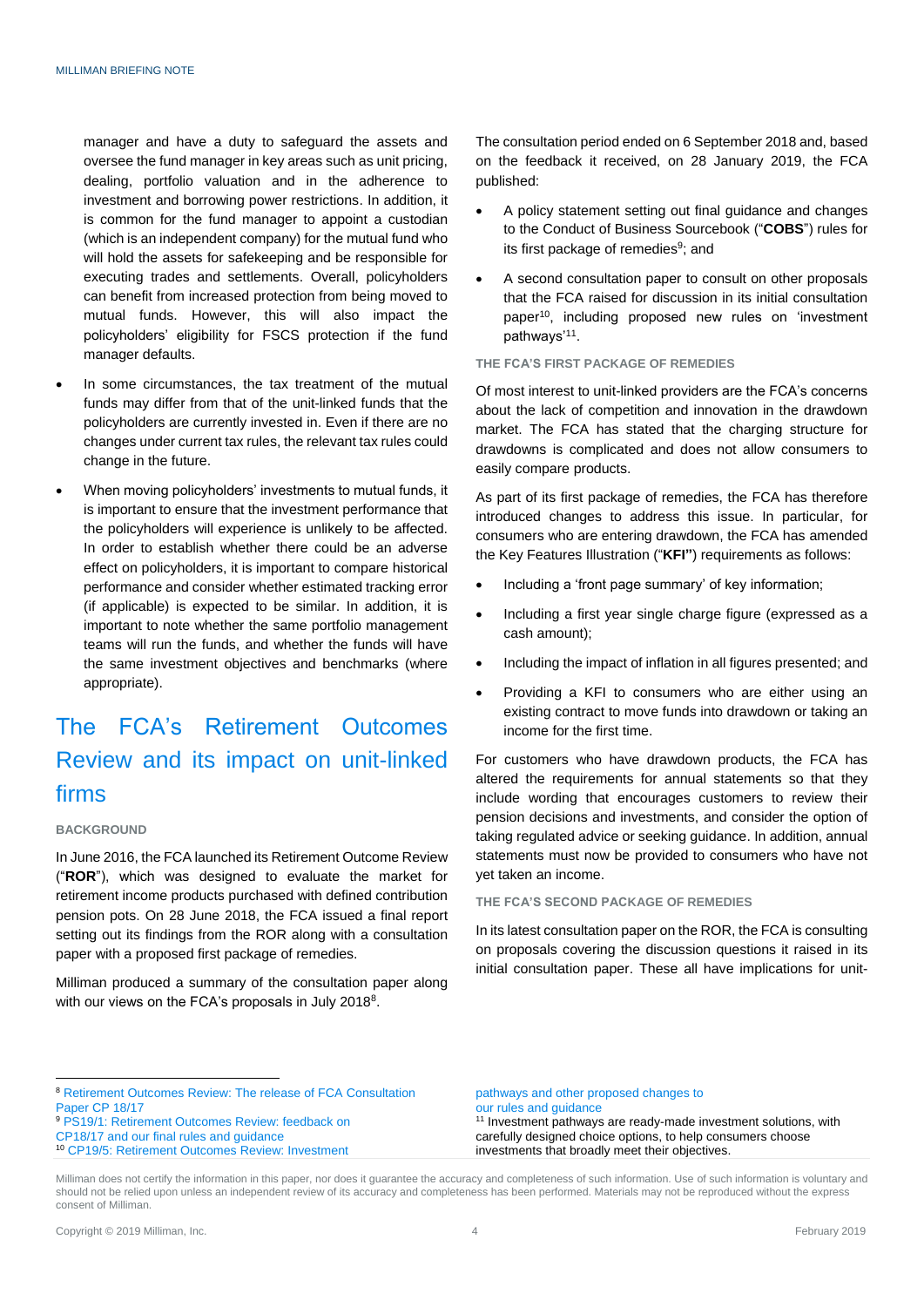linked providers, in terms of the options and information that they provide to their drawdown product customers:

- Requiring firms that offer drawdown products directly to consumers (without financial advice) to provide a range of investment pathways. This aims to reduce the number of consumers failing to make an investment decision or selecting investment options that do not meet their needs. Currently, the FCA is proposing that firms offer a different investment pathway to meet each of the following objectives:
	- 1. "I have no plan to touch my money in the next five years"
	- 2. "I plan to use my money to set up a guaranteed income (annuity) within the next five years"
	- 3. "I plan to start taking my money as a long-term income within the next five years"
	- 4. "I plan to take out all my money within the next five years"

It is proposed that larger providers will be required to offer pathway solutions for at least two of the four objectives.

- Preventing drawdown customers investing by default into cash or cash-like assets and therefore ensuring that customers are only invested in cash through a drawdown if this was an active choice. The FCA is also proposing that providers will be required to warn consumers, on an ongoing basis, of the impact of investing in cash long-term.
- Requiring firms to provide consumers with information on actual charges paid including transaction costs (expressed as a cash amount).

The consultation period for the second package of remedies ends on 5 April 2019 and the FCA is expected to publish final rules in a policy statement in July 2019. The FCA has said that it intends to undertake a detailed review of the impact of these proposals one year after implementation.

# Permitted links and illiquid assets classes

The UK government announced in November 2016 that it would set up a Patient Capital Review to improve the availability of long-term 'patient capital'<sup>12</sup> in the UK, and the HM Treasury Patient Capital Pensions Investment Taskforce (the "**Taskforce**") was subsequently set up during 2017 to assess

how to remove barriers to defined contribution investment in patient capital and illiquid assets. The Taskforce identified several areas where an update of the 'permitted links' rules<sup>13</sup> within COBS 21<sup>14</sup> would allow unit-linked investment in a number of patient capital assets, which is considered appropriate given the long-term nature of patient capital and that the majority of unit-linked assets are pension investments where the policyholder is investing for the long term.

In light of its involvement in the Taskforce, the FCA has proposed changes to the permitted links rules in a consultation paper released in December 2018<sup>15</sup>. Whilst no action is required as a result of this consultation, the proposed changes will be of interest to firms looking to expand the range of underlying assets they offer.

The FCA proposes to add additional conditional permitted links whereby insurers can invest in these additional asset categories if they meet conditions which aim to ensure greater investor protection. Proposed changes include:

- Adding a conditional permitted link for 'immovable' structures or installations on any property situated within the UK to the permitted land and property category (COBS  $21.3.1R$  (2) (d))<sup>16</sup>;
- Allowing investment by firms in permitted unlisted securities (COBS 21.3.1R (2) (c)) which are not 'realisable in the short term' provided that liquidity requirements at the level of the investment fund can be met;
- Adding a conditional permitted link for loans secured on immovables, to the permitted loans category (COBS 21.3.1R (2) (e)); and
- An amalgamated overall limit of 50% on illiquid assets held as permitted links or conditional permitted links for firms meeting the investor protection conditions is introduced. This means that, for example, the current 10% limit on assets held in land or property no longer applies for firms meeting the enhanced investor protection conditions. Instead, land and property will be subject to the amalgamated 50% limit for illiquid assets across all permitted links.

The condition under which the above limit can be accessed is that the unit-linked provider must ensure that the investor can exercise their rights under the unit-linked contract within the timeframe in that contract, or within a reasonable timeframe otherwise. These rights include fund switches, withdrawals, transfers and taking of benefits.

<sup>14</sup> <https://www.handbook.fca.org.uk/handbook/COBS/21.pdf>

 $\overline{a}$ 

 $12$  Patient capital refers to a broad range of illiquid investments, which are intended to produce returns in the long-term.

<sup>&</sup>lt;sup>13</sup> The permitted links rules specify what types of assets unit-linked insurance contracts can invest in, with the aim of protecting retail investors from making investments that are inappropriate for them.

<sup>15</sup> [CP18/40: Consultation on proposed amendment of COBS 21.3](https://www.fca.org.uk/publication/consultation/cp18-40.pdf)  [permitted links rules](https://www.fca.org.uk/publication/consultation/cp18-40.pdf)

 $16$  To facilitate investment in a wider range of permitted infrastructure projects such as rail track, bridges, roads, runways, solar farms etc.

Milliman does not certify the information in this paper, nor does it guarantee the accuracy and completeness of such information. Use of such information is voluntary and should not be relied upon unless an independent review of its accuracy and completeness has been performed. Materials may not be reproduced without the express consent of Milliman.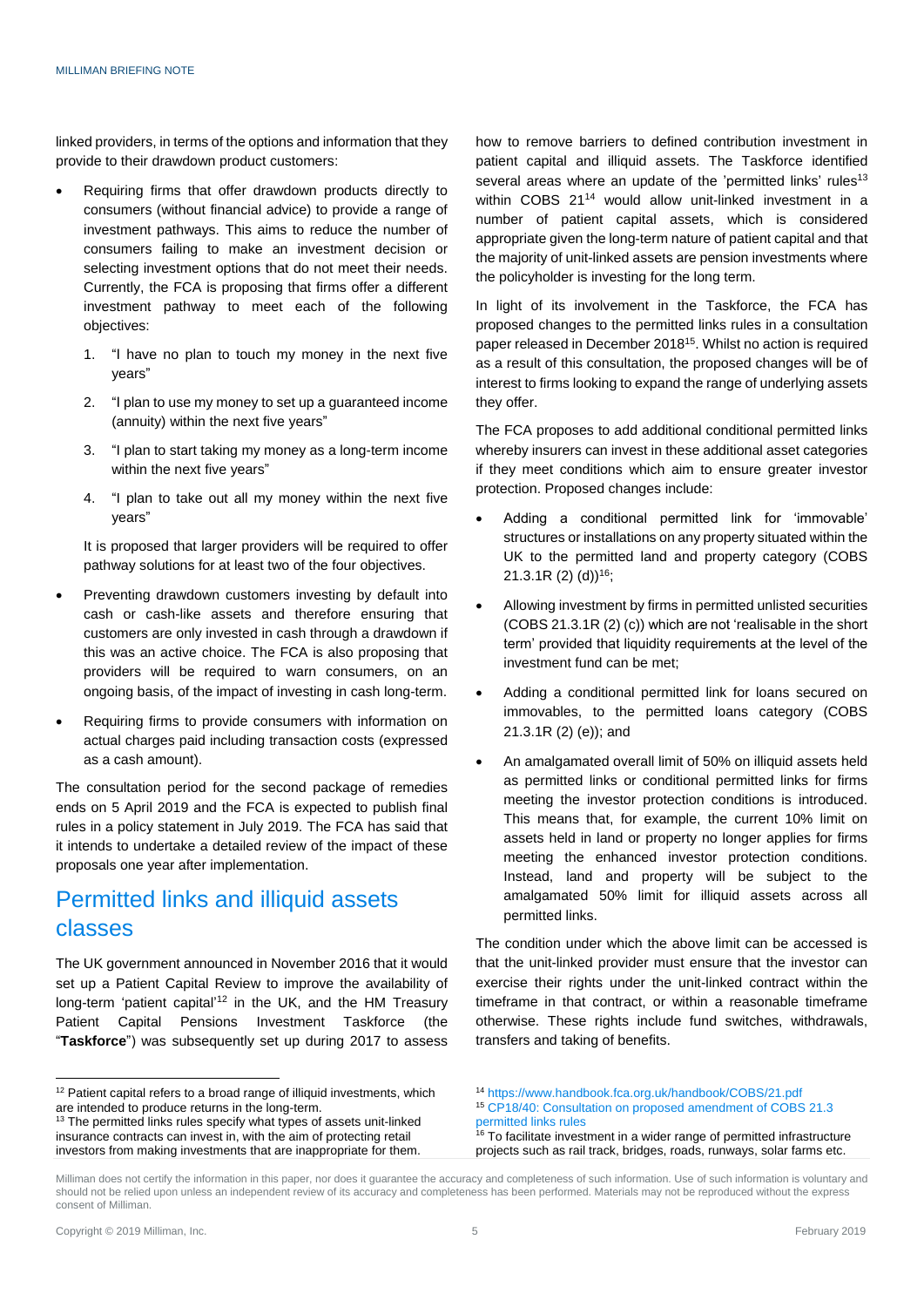It is also proposed that firms should provide consumers with disclosures during the sales process regarding the level of investment and liquidity risk. The firm should ensure that the investments are appropriate for the investor, and the new permitted links should only be sold to investors with a long-term investment strategy.

The FCA consultation closes on 28 February 2019 and final rules and guidance will be issued during 2019.

### Contract boundaries

#### **BACKGROUND**

In January 2017, Milliman provided a Solvency II update covering the discussion and debate around the application of contract boundaries for unit-linked savings contracts. Later that year we provided a second update on this issue based on the results of the first set of SFCRs. 17

In our first update, we discussed the guidance that EIOPA had provided (the "**EIOPA Guidance**")<sup>18</sup> regarding contract boundaries and stated that, for a unit-linked saving contract with no insurance cover or financial guarantees:

- The contract boundary should be the valuation date;
- The calculation of the best estimate liability ("**BEL**") should include all cashflows expected to be incurred in servicing the obligations that exist at the valuation date (i.e., the unit fund that exists at this date); and
- The cashflow projection should run until the expiry of the obligations.

We also highlighted that a number of firms were using a different interpretation of the Solvency II contract boundary regulations and in particular these firms were:

- Setting an additional contract boundary at the end of the 'notice period' to terminate the contract; and
- Not valuing any of the cashflows beyond this additional contract boundary when calculating the BEL, risk margin and Solvency Capital Requirement ("**SCR**"). This includes all cashflows relating to the unit fund in force at the valuation date.

We refer to those firms which do not value any cashflows beyond the end of the notice period as "**Short Projection Period Firms**".

In our subsequent paper, we discussed the differences between Short Projection Period Firms and those firms that project over a longer projection period in line with the EIOPA Guidance. This different interpretation has a significant impact on the Solvency II balance sheet based on the results of the published SFCRs.

Since the time of writing of these initial papers, the second set of SFCRs has been published.<sup>19</sup> The PRA has also published a letter (the "**PRA Letter**") addressed to the Chief Actuaries of UK insurance companies on 13 July 2018, which included the PRA's thoughts on interpreting the EIOPA Guidance. The PRA states that the Short Projection Period Method is an acceptable simplification, subject to the proportionality requirements of the Delegated Regulation.

#### **LATEST PUBLISHED RESULTS**

The second set of SFCRs includes details of the methodology currently used to determine the Solvency II balance sheet.

Figure 1 below shows the size of the unit fund alongside the solvency coverage ratio (as at year-end 2017) for the following firms:

- J.P. Morgan Life Limited;
- Aberdeen Asset Management Life and Pensions Limited;
- UBS Asset Management Life Limited;
- BlackRock Life Limited;
- Schroder Pension Management Limited;
- Baillie Gifford;
- Managed Pension Funds;
- FIL Life Insurance Limited;
- St. James's Place Group;
- Invesco Pensions Limited; and
- IntegraLife UK.

<sup>19</sup> At the time of writing, Milliman is drafting a summary of the UK and European life insurance markets, based on the results of this latest set of SFCRs. Please contact us if you would like to receive a copy of this summary.

-

<sup>&</sup>lt;sup>17</sup> Please contact us if you would like to receive a copy of these papers. 18 Number 827 on EIOPA's Answers to Questions on Guidelines on [contract boundaries.](https://eiopa.europa.eu/Publications/Guidelines/Guidelines%20on%20contract%20boundaries.xlsb)

Milliman does not certify the information in this paper, nor does it guarantee the accuracy and completeness of such information. Use of such information is voluntary and should not be relied upon unless an independent review of its accuracy and completeness has been performed. Materials may not be reproduced without the express consent of Milliman.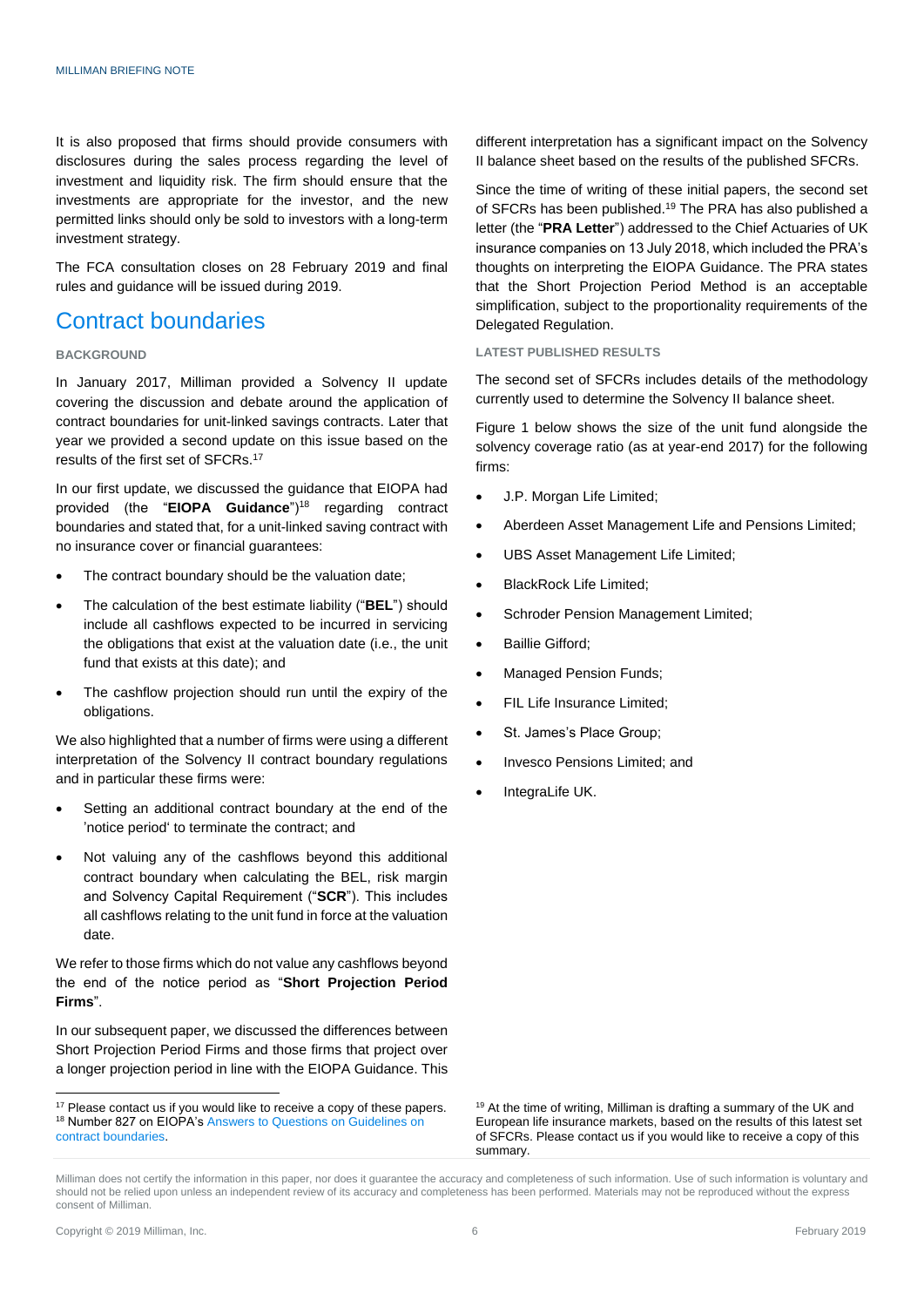

#### **Figure 1: Unit fund vs solvency ratio**

Short Projection Period Firms are shown in orange and the firms following the EIOPA Guidance are shown in green. Figure 1 shows that the solvency coverage ratios are in general higher for the Short Projection Period Firms. This is consistent with the results seen at year-end 2016.

The projection periods used for the calculation of the BEL are largely unchanged from those seen in the previous update. In particular, none of the Short Projection Period Firms have switched to using the longer projection period or vice versa.

Although both methods have been deemed acceptable by the PRA, the PRA Letter suggests that any change from one method to the other would have to be justified. This could prove challenging for firms and we are currently not aware of anyone trying to do so.

The SFCRs for the Short Projection Period Firms provide some of the required justification for the choice of the shorter projection period. The reasons given include:

- The notice period reflects allowance for a possible future decision to reconsider the long-term viability of the firm as part of the wider asset management group in the event of a large fall in funds under management ("**FUM**");
- The 'large and disproportionate' cost of developing a more sophisticated model to capture the longer projection period of the EIOPA Guidance.

In the future firms should follow the guidance in the PRA Letter and ensure that they assess whether they meet the proportionality requirements when using the contract boundary simplification. The Chief Actuary is responsible for ensuring that any error introduced by this simplification is evaluated both quantitatively and qualitatively.

Figure 2 below shows the largest component of the SCR for 2017 for each of the 11 companies considered and shows the

Short Projection Period Firms in orange and the firms following the EIOPA Guidance in green.

Figure 2 clearly shows that the methodology chosen with respect to contract boundaries impacts the risk exposure that the Standard Formula SCR shows as the most severe.

#### **Figure 2: Largest components of the SCR by firm**

| <b>COMPANY</b>         | <b>SOLVENCY</b><br><b>RATIO</b> | <b>LARGEST SCR RISK MODULE</b> |
|------------------------|---------------------------------|--------------------------------|
| <b>J.P. MORGAN</b>     | 719%                            | <b>MARKET</b>                  |
| <b>ABERDEEN</b>        | 678%                            | <b>OPERATIONAL</b>             |
| <b>UBS</b>             | 656%                            | <b>LIFE UNDERWRITING</b>       |
| <b>BLACKROCK</b>       | 634%                            | <b>OPERATIONAL</b>             |
| <b>SCHRODERS</b>       | 395%                            | <b>OPERATIONAL</b>             |
| <b>BAILLIE GIFFORD</b> | 314%                            | <b>OPERATIONAL</b>             |
| <b>MPF</b>             | 224%                            | <b>OPERATIONAL</b>             |
| <b>FIDELITY</b>        | 149%                            | <b>COUNTERPARTY DEFAULT</b>    |
| <b>SJP GROUP</b>       | 133%                            | <b>MARKET</b>                  |
| <b>INVESCO</b>         | 124%                            | <b>LIFE UNDERWRITING</b>       |
| <b>INTEGRA</b>         | 114%                            | <b>LIFE UNDERWRITING</b>       |

As can be seen above, the Short Projection Period Firms often have operational risk as the largest component of the SCR, whilst the remaining firms in this category see different risk modules for each as the largest.

J.P. Morgan's large exposure to market risk is due mainly to 'seed capital' i.e. a large investment of shareholder funds into one of the firm's own unit-linked funds.

The firms that use a longer projection period and value the cashflows from the existing business (as at the valuation date) tend to have market and life underwriting risks as the largest components of their SCR rather than operational risk. This is similar to the results outlined in our previous update.

Milliman does not certify the information in this paper, nor does it guarantee the accuracy and completeness of such information. Use of such information is voluntary and should not be relied upon unless an independent review of its accuracy and completeness has been performed. Materials may not be reproduced without the express consent of Milliman.